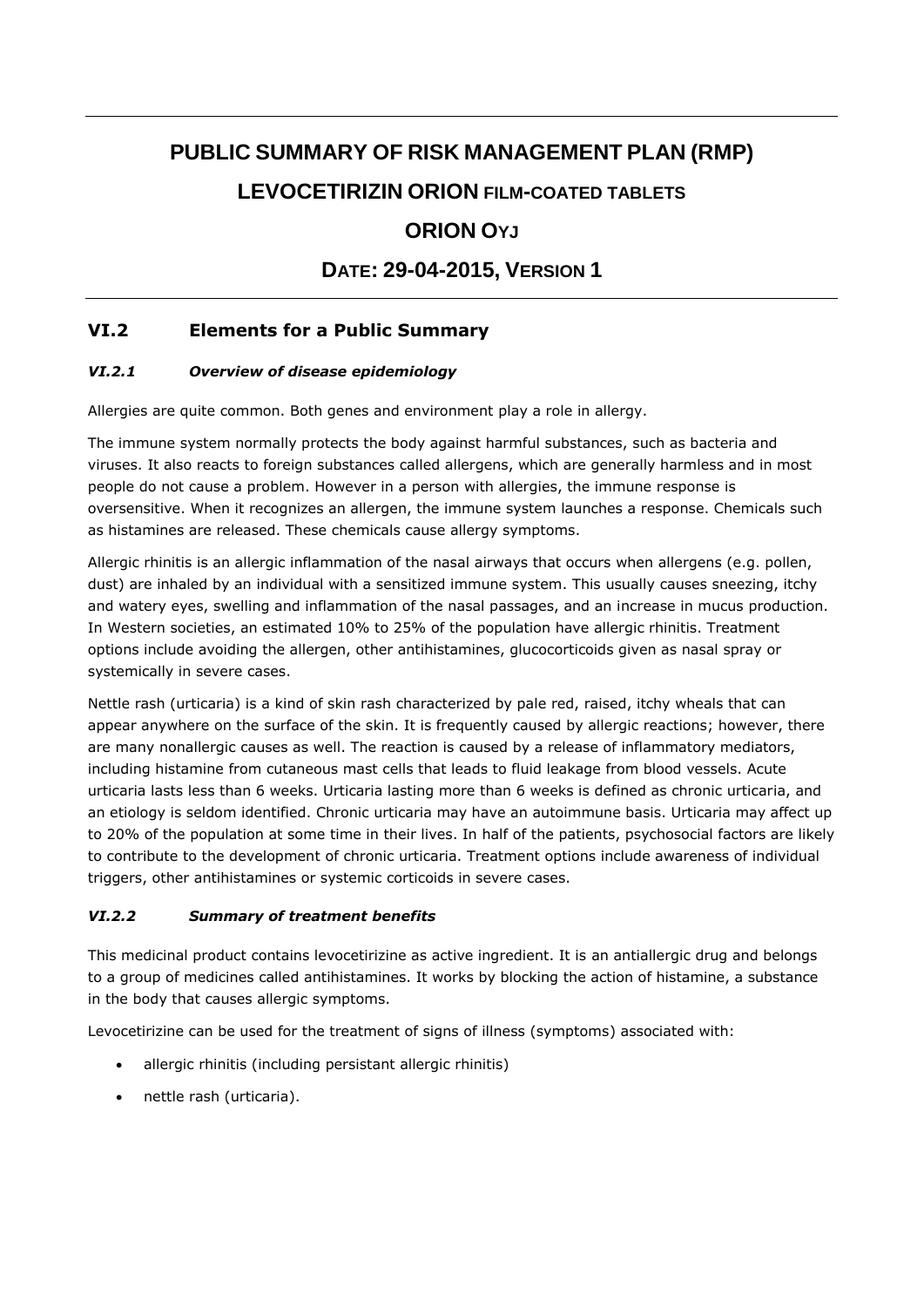### *VI.2.3 Unknowns relating to treatment benefits*

Safety and efficacy of this tablet formulation is not established in children aged less than 6 years since this formulation does not allow for appropriate dose adaptation. It is recommended to use another formulation of levocetirizine appropriate for children under 6 years of age.

#### *VI.2.4 Summary of safety concerns*

#### **Important identified risks**

| <b>Risk</b>                                                                     | What is known                                                                                                                                                                                                                                              | <b>Preventability</b>                                                                                                                                                                                                                                                                                                                 |
|---------------------------------------------------------------------------------|------------------------------------------------------------------------------------------------------------------------------------------------------------------------------------------------------------------------------------------------------------|---------------------------------------------------------------------------------------------------------------------------------------------------------------------------------------------------------------------------------------------------------------------------------------------------------------------------------------|
| Impairment of kidney function                                                   | Elimination of levocetirizine from<br>the body is mainly done via<br>excretion through kidneys. If<br>kidneys are not functioning<br>properly, elimination may be<br>delayed and the amount of<br>medicine in the body may<br>increase above normal level. | Patients with impaired kidney<br>function may be given a lower<br>dose or dosing interval can be<br>adjusted according to the<br>severity of their kidney disease.<br>Patients with severe<br>impairment of kidney function<br>(severe renal failure with a<br>creatinine clearance below 10<br>ml/min) cannot use<br>levocetirizine. |
| Difficulty/inability to empty the<br>bladder (Urinary retention)                | Levocetirizine may increase the<br>risk for difficulty/inability to<br>empty the bladder.                                                                                                                                                                  | Caution should be taken in<br>patients with predisposing<br>factors for this adverse effect<br>e.g. patients with spinal cord<br>disorders or enlarged prostate.                                                                                                                                                                      |
| Administration in patients with<br>epilepsy or risk for<br>convulsions/seizures | Based on post-marketing<br>experience convulsions are listed<br>as adverse drug reactions.<br>Frequency is not known.                                                                                                                                      | Caution is recommended in<br>epileptic patients and patients<br>who are at risk of convulsions.                                                                                                                                                                                                                                       |

#### **Important potential risks**

| <b>Risk</b>                                                                              | What is known (Including reason why it is considered a<br>potential risk)                                                                                                                                                                                                          |
|------------------------------------------------------------------------------------------|------------------------------------------------------------------------------------------------------------------------------------------------------------------------------------------------------------------------------------------------------------------------------------|
| Effects on the central nervous<br>system when concomitantly<br>administered with alcohol | Caution is recommended with intake of alcohol.<br>In sensitive patients simultaneous administration of cetirizine or<br>levocetirizine may have effects on the central nervous system,<br>although it has been shown that cetirizine does not potentiate the<br>effect of alcohol. |

#### **Missing information**

| <b>Risk</b>                     | What is known                                                                                                                                                                                           |
|---------------------------------|---------------------------------------------------------------------------------------------------------------------------------------------------------------------------------------------------------|
| Administration during pregnancy | Caution should be administered in pregnant women.<br>For levocetirizine no clinical data on exposed pregnancies are<br>available. Animal studies do not indicate direct or indirect harmful<br>effects. |

#### *VI.2.5 Summary of risk minimisation measures by safety concern*

All medicines have a Summary of Product Characteristics (SmPC) which provides physicians, pharmacists and other health care professionals with details on how to use the medicine, the risks and recommendations for minimising them. An abbreviated version of this in lay language is provided in the